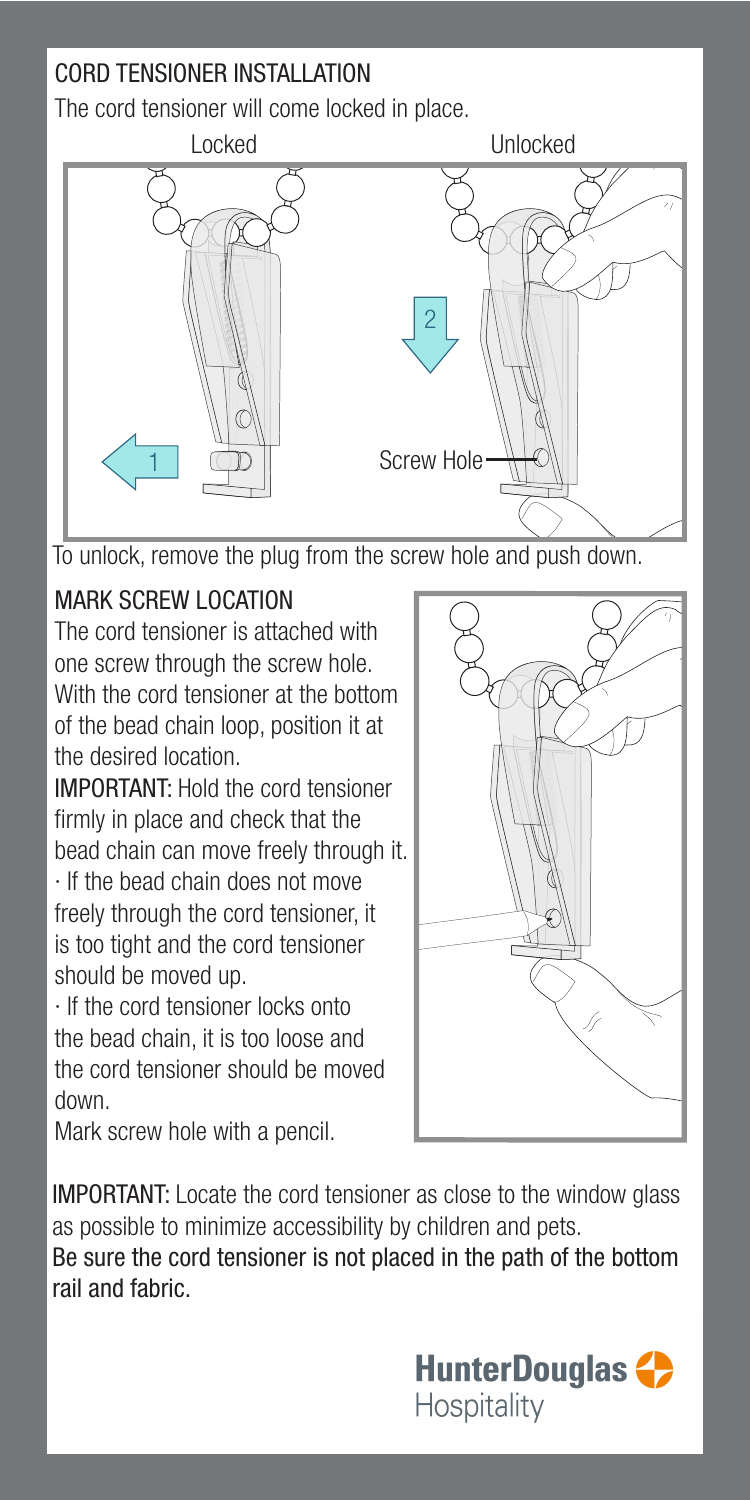## CORD TENSIONER INSTALLATION

CAUTION: Use wall anchors if the mounting screws will not be secured into wood or metal. For metal surfaces, sheet metal screws are recommended.



## MOUNT CORD TENSIONER

Determine whether or not a wall anchor is required and drill either a 1/8" pilot hole (no wall anchor) or a 7/32" pilot hole (with wall anchor). Attach the cord tensioner directly to the wall using a 1½" screw. If a wall anchor is required, first tap the anchor into the predrilled hole. Ensure the bead chain can move freely through the cord tensioner without engaging the lock. The screw hole should be at the bottom of the cord tensioner  $(\pm 1/8")$ .